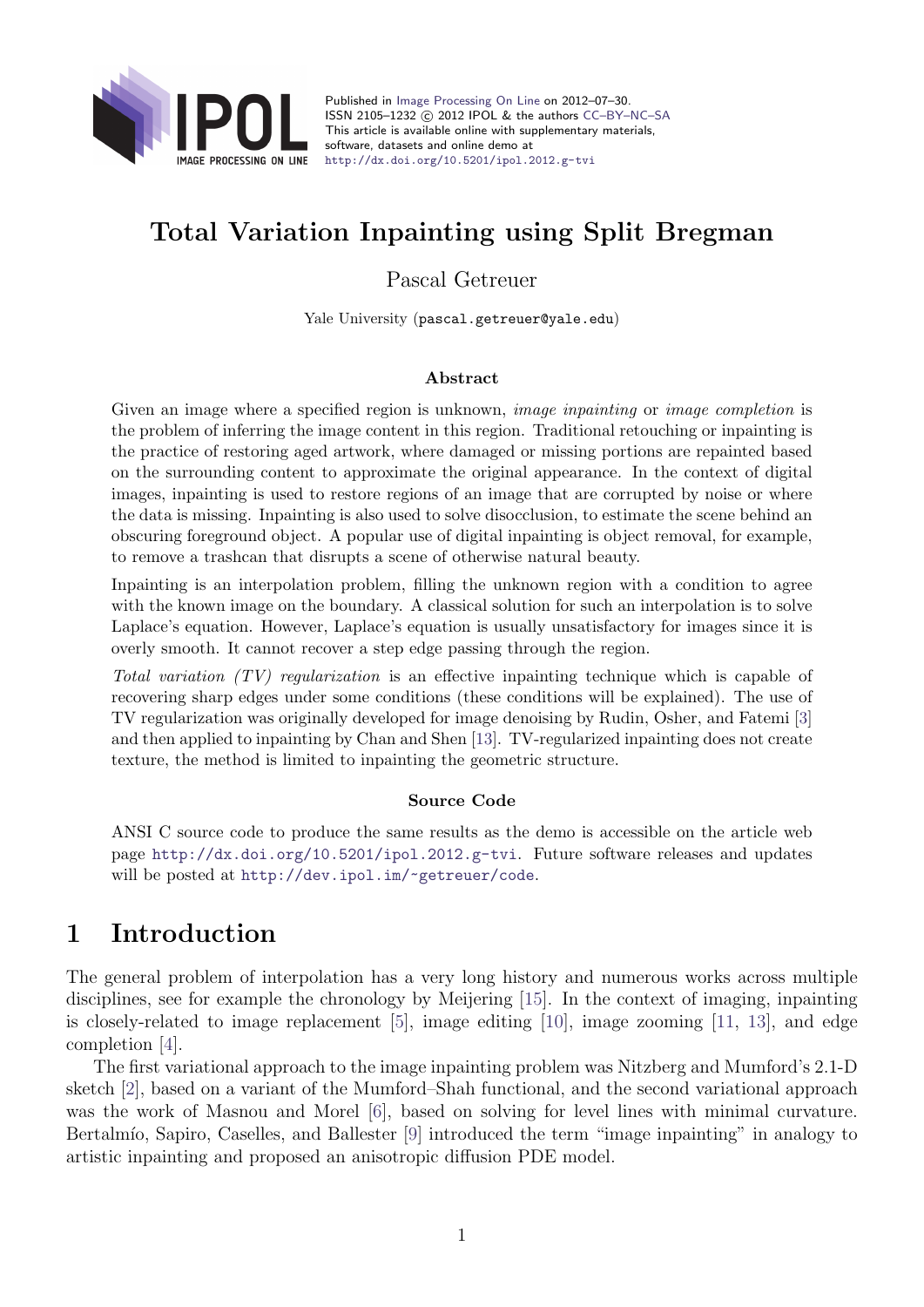Chan and Shen [\[13\]](#page-9-0) applied TV regularization to inpainting. Chan and Shen have also suggested an improvement, a second order curvature-driven diffusion [\[12\]](#page-9-2) that can connect level lines across larger gaps.

In order to inpaint textures, the method of Igehy and Pereira [\[5\]](#page-8-1) fills the unknown region with texture synthesized from a second image. Efros and Leung [\[8\]](#page-8-8) proposed a patch copy-paste method to synthesize texture within the same image, and Criminisi, Pérez, and Toyama [\[17\]](#page-9-3) refined the fill-order to improve structural propagation. The methods of Bertalmío, Vese, Sapiro, and Osher [\[16\]](#page-9-4) and Elad, Starck, Querre, and Donoho [\[19\]](#page-9-5) are attempts to mix the variational and patch-based approaches to recover both structure and texture.

# $2$   $H^1$  Inpainting (Laplace's Equation)

Laplace's equation is a classical solution to the inpainting problem. Let  $f : \Omega \to \mathbb{R}$  be a given grayscale image and let  $D \subset \Omega$  be an open set representing the region to be inpainted. It is supposed that f is known in  $\Omega \backslash D := \{x \in \Omega : x \notin D\}$  and unknown in D. The inpainting solution by Laplace's equation satisfies

$$
\begin{cases} \Delta u = 0 & \text{in } D, \\ u = f & \text{in } \partial D, \end{cases}
$$
 (1)

where  $\Delta$  denotes the Laplacian and  $u = f$  in  $\Omega \backslash D$ .

The  $H^1(D)$  seminorm of u is defined as the  $L^2(D)$  norm of its gradient,

$$
|u|_{H^1(D)}^2 := \int_D |\nabla u(x)|^2 \, dx,\tag{2}
$$

where  $|\nabla u(x)|$  denotes the Euclidean magnitude of the gradient at x. The function space  $H^1$  is the set of  $L^2$  functions with finite  $H^1$  seminorm, i.e., the Sobolev space  $W^{1,2}$ ,

$$
H^{1}(D) := \{ u \in L^{2}(D) : |u|_{H^{1}(D)} < \infty \}.
$$
\n(3)

Dirichlet's principle [\[7,](#page-8-9) section 2.2.5] states that if the Laplace inpainting solution is in  $C^2(D)$ , then it has the minimal  $H^1$  seminorm among all  $C^2$  functions satisfying the boundary condition. The connection is through Green's identity: if  $\Delta u = 0$ , then

$$
0 = -\int_D (\Delta u) v \, dx = \int_D \nabla u \cdot \nabla v \, dx \quad \text{for all } v \in C_0^2(D), \tag{4}
$$

and from the other direction, if u minimizes the  $H<sup>1</sup>$  seminorm, then

$$
0 = \partial_{\epsilon}|u + \epsilon v|_{H^{1}}^{2}\big|_{\epsilon=0} = \int_{D} \nabla u \cdot \nabla v \, dx \quad \text{for all } v \in H^{1}_{0}(D). \tag{5}
$$

## 3 TV Inpainting

Total variation (TV) inpainting replaces  $H^1$  with the functions of bounded variation (BV) and the TV seminorm. A function u is in  $BV(\Omega)$  if there exists a Radon measure Du such that

$$
\int_{\Omega} u(x) \operatorname{div} \vec{g}(x) dx = -\int_{\Omega} \langle \vec{g}, Du(x) \rangle \quad \text{for all } \vec{g} \in C_c^1(\Omega, \mathbb{R}^2)^2,
$$
 (6)

and the total variation seminorm of u is

$$
||u||_{\text{TV}(\Omega)} := \int_{\Omega} |Du| := \sup \Biggl\{ \int_{\Omega} u \, \text{div} \, \vec{g} \, dx : \vec{g} \in C_c^1(\Omega, \mathbb{R}^2)^2, \sqrt{g_1^2 + g_2^2} \le 1 \Biggr\}.
$$
 (7)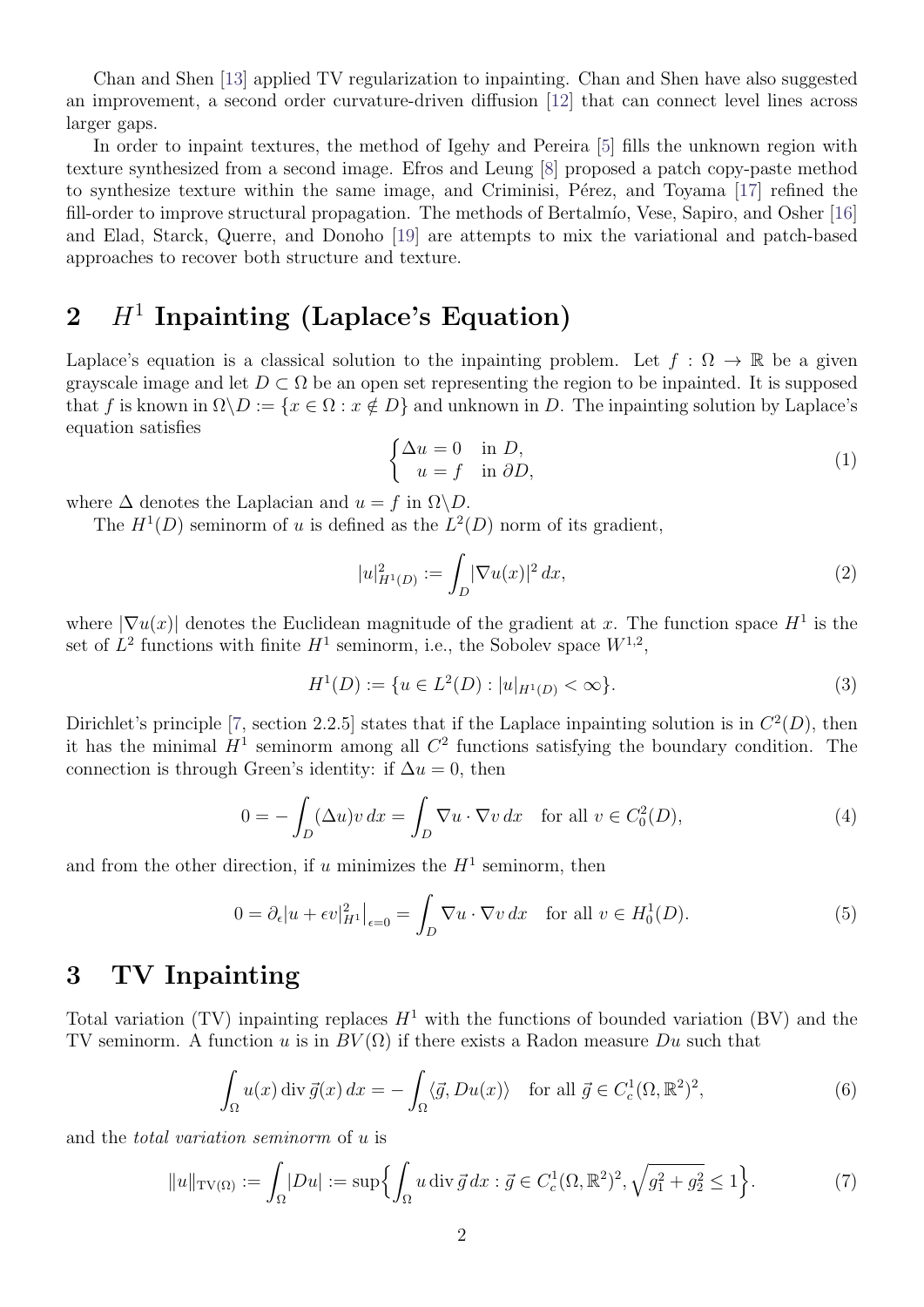When  $u$  is smooth, TV is the integral of its gradient magnitude,

$$
||u||_{\text{TV}(\Omega)} = \int_{\Omega} |\nabla u| \, dx. \tag{8}
$$

The TV inpainting method is to find the BV function u that solves the minimization problem

$$
\underset{u \in BV(\Omega)}{\arg \min} \|u\|_{\text{TV}(\Omega)} + \frac{\lambda}{2} \int_{\Omega \setminus D} \left(f(x) - u(x)\right)^2 dx,\tag{9}
$$

where  $\lambda$  is a positive parameter. This minimization problem is identical to the Rudin, Osher, and Fatemi denoising problem [\[3\]](#page-8-0) except that here the second integral is over  $\Omega \backslash D$  instead of  $\Omega$ . If the exact solution is in BV and takes values in  $[0, 1]$ , then minimizers u exist but are generally not unique [\[14\]](#page-9-6).

Inpainting may be viewed as denoising with a spatially-varying regularization strength  $\lambda(x)$ ,

$$
\underset{u}{\arg\min} \|u\|_{\text{TV}(\Omega)} + \frac{1}{2} \int_{\Omega} \lambda(x) \big(f(x) - u(x)\big)^2 \, dx,\tag{10}
$$

where in the case of inpainting  $\lambda(x)$  is set to zero in D and  $\lambda(x) > 0$  outside of D. For  $x \in D$  where  $\lambda(x) = 0$ , the value  $f(x)$  is unused and  $u(x)$  is only influenced by the  $||u||_{TV}$  term. Outside of D, the model performs TV-regularized denoising and  $\lambda|_{\Omega\setminus D}$  specifies the denoising strength. This denoising behavior may be desirable when it is difficult to specify the inpainting domain accurately. By setting  $\lambda$  to a very large value, the denoising effect is limited so that the image remains nearly unchanged outside of D.

#### 4 Split Bregman

We describe the split Bregman algorithm of Goldstein and Osher [\[21\]](#page-9-7) applied to inpainting as developed in tvreg [\[22\]](#page-9-8). Due to the similarity between TV denoising and TV inpainting, the split Bregman algorithm for denoising [\[23\]](#page-9-9) is readily adapted to inpainting. This inpainting algorithm is identical to the denoising algorithm aside from the spatially-varying  $\lambda$  in the u subproblem.

Our approach to discrete derivatives is to use one-sided differences and half-sample symmetric extension at points near the boundaries. In one dimension, we define the discrete derivative  $\partial$  of a uniformly-sampled signal  $f_0, f_1, \ldots, f_{N-1}$  as its forward difference,

$$
\begin{pmatrix}\n\partial f_0 \\
\partial f_1 \\
\vdots \\
\partial f_{N-2} \\
\partial f_{N-1}\n\end{pmatrix} = \begin{pmatrix}\n-1 & 1 & & & \\
 & -1 & 1 & & \\
 & & \ddots & \ddots & \\
 & & & -1 & 1 \\
 & & & & 0\n\end{pmatrix} \begin{pmatrix}\nf_0 \\
f_1 \\
\vdots \\
f_{N-2} \\
f_{N-1}\n\end{pmatrix} .
$$
\n(11)

Since the half-sample symmetric extension is  $2N$ -periodic, the discrete gradient may also be viewed as a cyclic convolution of the reflected signal  $(f_0, \ldots, f_{N-1}, f_{N-1}, \ldots, f_0)$  with the filter  $h_{-1} = 1$ ,  $h_0 = -1$ , and h equal to zero otherwise.

In two dimensions, we define the discrete gradient of an  $N \times N$  image u using the discrete derivative as  $\nabla u = (\partial_x u, \partial_y u)^T$ , where the subscript on  $\partial$  denotes the dimension along which the difference is applied. We define discrete divergence through the relationship div  $:= -\nabla^* = -\partial_x^* - \partial_y^*,$ where <sup>∗</sup> denotes adjoint, and the discrete Laplacian as  $\Delta := \text{div } \nabla$ . In the image interior, the discrete divergence is div  $v = v_{i,j}^x - v_{i-1,j}^x + v_{i,j}^y - v_{i,j}^y$  $_{i,j-1}^{y}$  and the discrete Laplacian is the 5-point formula  $\Delta u = -4u_{i,j} + u_{i+1,j} + u_{i-1,j} + u_{i,j+1} + u_{i,j-1}$ . Please refer to the section on discrete derivatives in the denoising article [\[23\]](#page-9-9) for details.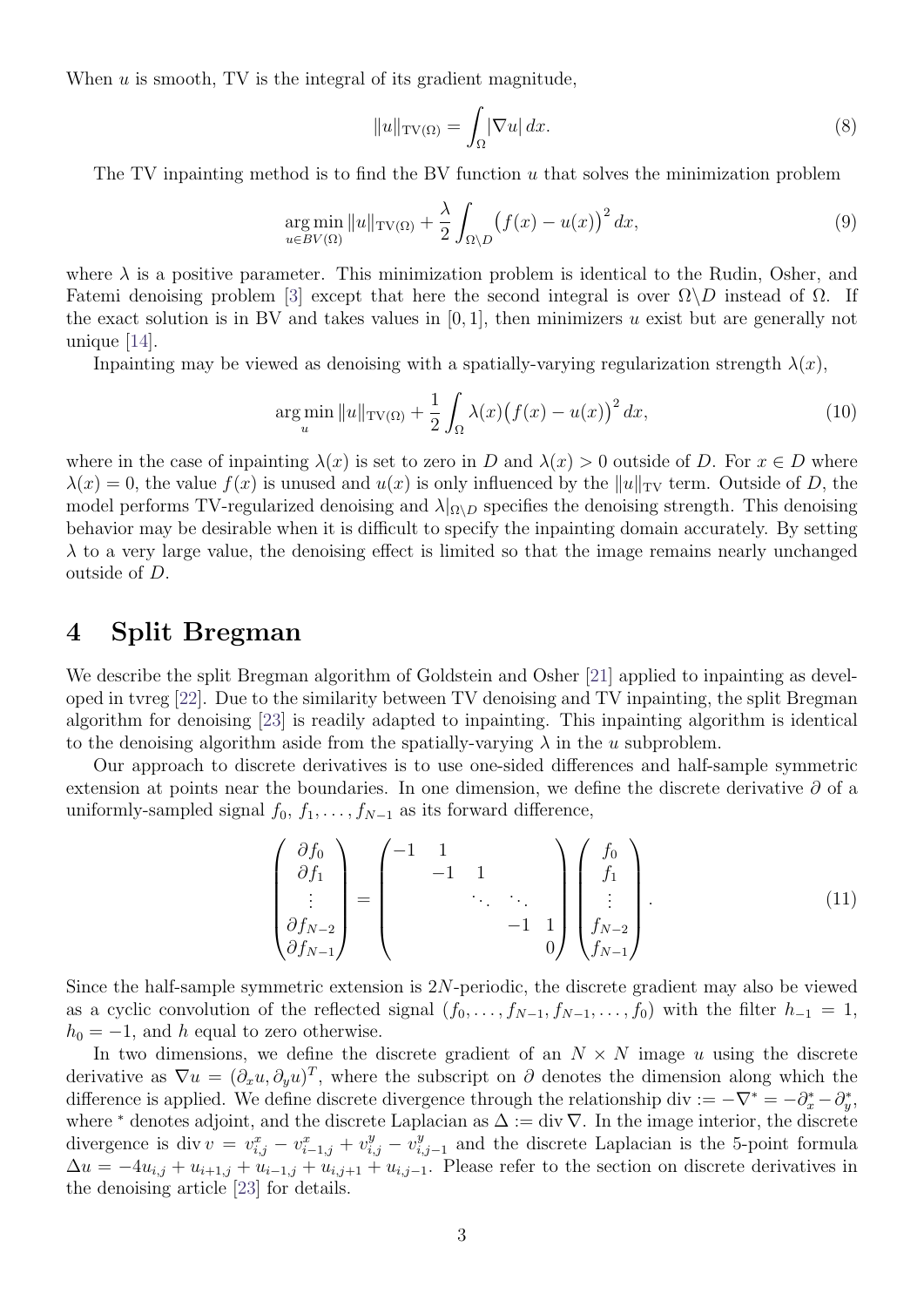Many different discretizations of the TV seminorm have been proposed, see the denoising arti-cle [\[23\]](#page-9-9) for discussion. Here, TV is approximated by summing the vector magnitude  $|\nabla u_{i,j}|$  over all pixels,

$$
||u||_{\text{TV}(\Omega)} \approx \sum_{i=0}^{N-1} \sum_{j=0}^{N-1} |\nabla u_{i,j}|,\tag{12}
$$

where  $\nabla u$  is the discrete gradient developed above. The split Bregman algorithm is applied to solve the constrained minimization problem

$$
\begin{cases}\n\arg\min_{d,u} \sum_{i,j} |d_{i,j}| + \frac{1}{2} \sum_{i,j} \lambda_{i,j} (f_{i,j} - u_{i,j})^2 \\
\text{subject to } d = \nabla u.\n\end{cases}
$$
\n(13)

The auxiliary variable d is a vector field which is constrained to equal  $\nabla u$ . The Bregman iteration [\[1\]](#page-8-10) method is applied to solve the constrained problem. In each iteration of the Bregman method, the following problem is solved:

$$
\underset{d,u}{\arg\min} \sum_{i,j} |d_{i,j}| + \frac{1}{2} \sum_{i,j} \lambda_{i,j} (f_{i,j} - u_{i,j})^2 + \frac{\gamma}{2} \sum_{i,j} |d_{i,j} - \nabla u_{i,j} - b_{i,j}|^2 \tag{14}
$$

where b is a variable related to the Bregman iteration algorithm and the parameter  $\gamma$  may be set to any positive constant. The joint minimization over  $d$  and  $u$  is solved by an alternating direction method, in each step minimizing either  $d$  or  $u$  while keeping the other variable fixed.

d subproblem With u fixed, the d subproblem is

$$
\underset{d}{\arg\min} \sum_{i,j} |d_{i,j}| + \frac{\gamma}{2} \sum_{i,j} |d_{i,j} - \nabla u_{i,j} - b_{i,j}|^2. \tag{15}
$$

This problem is solved as in [\[23\]](#page-9-9):

$$
d_{i,j} = \frac{\nabla u_{i,j} + b_{i,j}}{|\nabla u_{i,j} + b_{i,j}|} \max\{|\nabla u_{i,j} + b_{i,j}| - 1/\gamma, 0\}.
$$
 (16)

u subproblem With d fixed, the u subproblem is

$$
\underset{u}{\arg\min} \frac{1}{2} \sum_{i,j} \lambda_{i,j} (f_{i,j} - u_{i,j})^2 + \frac{\gamma}{2} \sum_{i,j} |d_{i,j} - \nabla u_{i,j} - b_{i,j}|^2. \tag{17}
$$

The optimal  $u$  satisfies

$$
\frac{1}{\gamma}\lambda u - \Delta u = \frac{1}{\gamma}\lambda f - \text{div}(d - b),\tag{18}
$$

where div and ∆ are the discrete divergence and Laplacian defined above. Analogous to Goldstein and Osher's approach for denoising, we approximate the solution to this equation using one sweep of Gauss–Seidel per Bregman iteration. The subproblem is solved once for each Bregman iteration, so the combined effect of the sweeps over multiple iterations solves the subproblem accurately.

The auxiliary variable b is initialized to zero and updated according to

$$
b^{k+1} = b^k + \nabla u - d.\tag{19}
$$

The penalty parameter  $\gamma$  may be selected as any positive constant. The limiting solution exactly satisfies the constraint  $d = \nabla u$  for any  $\gamma > 0$ . As discussed in the denoising article [\[23\]](#page-9-9),  $\gamma$  should be a moderate value for good convergence speed.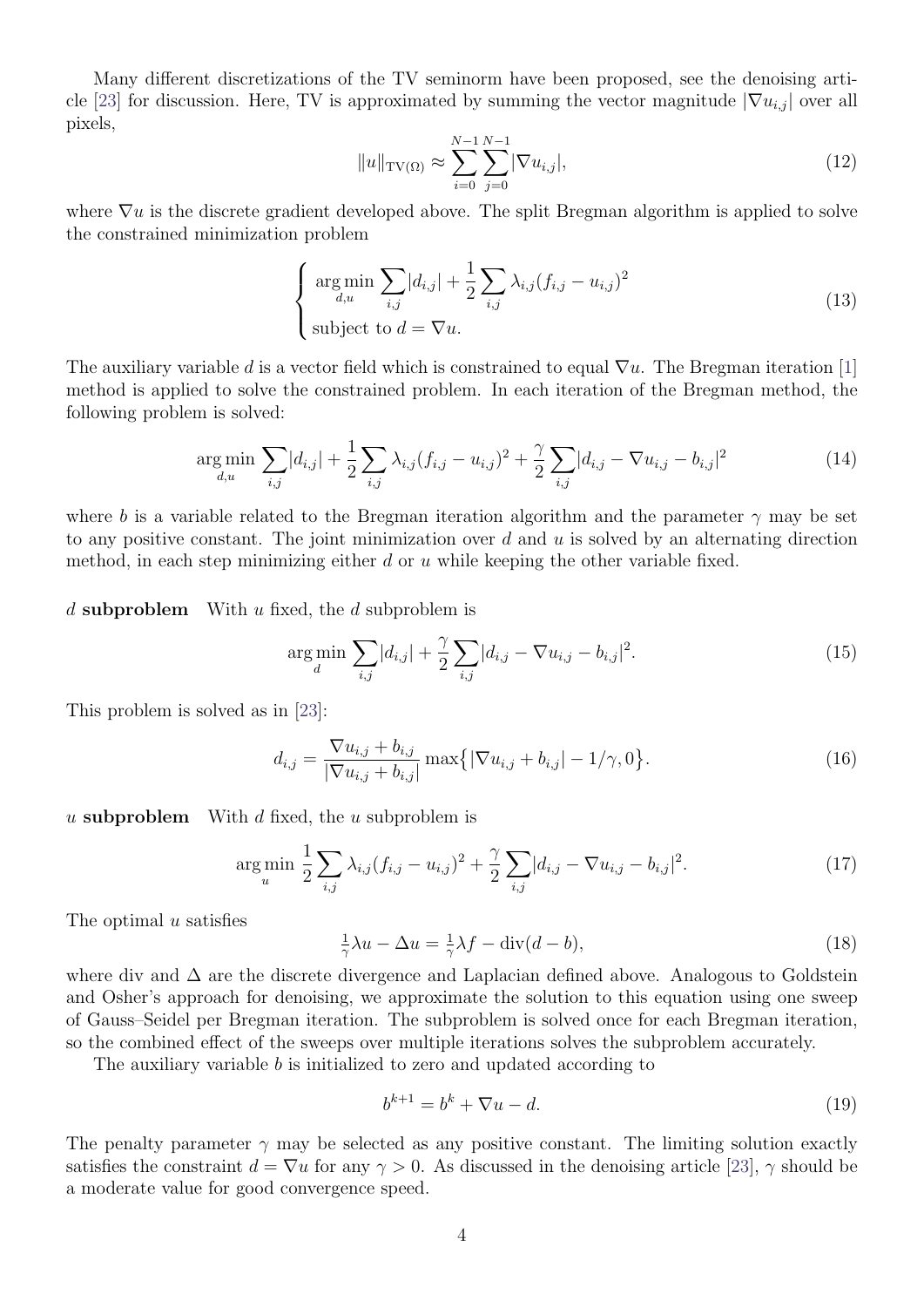In the d subproblem, the solution d is the vector shrinkage of  $(\nabla u + b)$  by  $1/\gamma$ . The shrinkage has the greatest effect when  $\gamma$  is small. In the u subproblem, however, the solution u satisfies

$$
\lambda u - \gamma \Delta u = \lambda f - \gamma \operatorname{div}(d - b),\tag{20}
$$

where the spatial interaction is stronger for larger  $\gamma$ . Therefore,  $\gamma$  should be neither extremely large nor small for good convergence in both subproblems.

The overall algorithm is

Initialize  $u = 0, d = 0, b = 0$ while  $||u_{cur} - u_{prev}||_2 > Tol$  do Solve the d subproblem Solve the u subproblem  $b = b + \nabla u - d$ 

#### Algorithm 1

The iteration continues until the  $L^2$  difference between the current and previous iterate of u is below a threshold Tol or a maximum iteration limit is reached. The maximum iterations limit should be large enough so that convergence within Tol is usually reached, but not too large to prevent impractical runtimes.

For color images, the vectorial TV (VTV) is used in place of TV,

$$
||u||_{\text{VTV}(\Omega)} := \int_{\Omega} \Biggl(\sum_{i \in \text{channels}} |\nabla u_i(x)|^2\Biggr)^{1/2} dx. \tag{21}
$$

The grayscale algorithm extends directly to VTV-regularized inpainting.

### 5 Examples

In the examples and online demo, we fix  $\gamma = 5$ ,  $Tol = ||f||_2/10^5$ , and the maximum number of iterations is 250. In the online demo, the inpainting region may be randomly generated or specified manually by clicking on the image. For visualization, the mask color may be set to yellow, blue, or black. The mask color has no effect on the inpainting result.



Online demo interface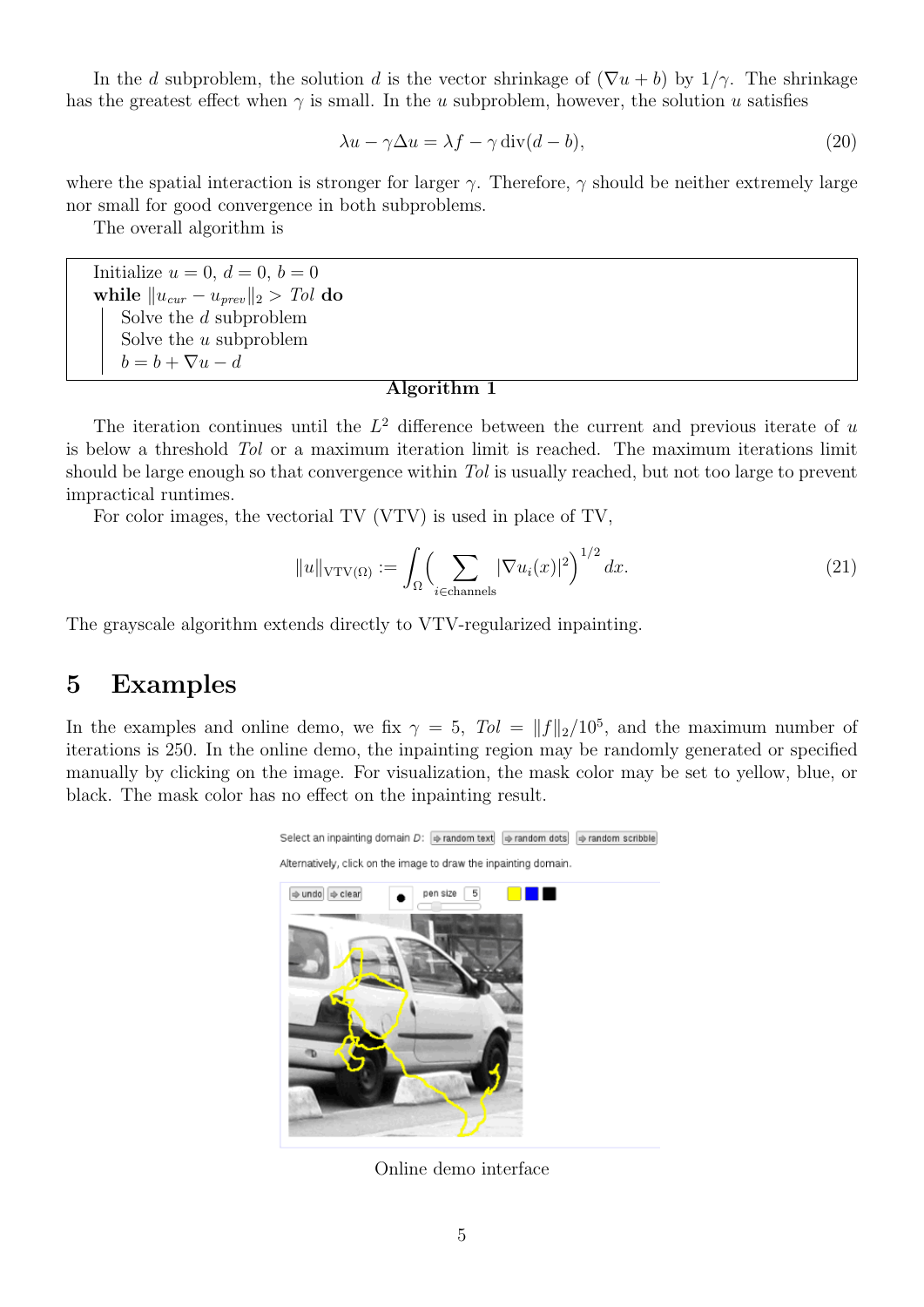## 5.1 Text removal

TV inpainting (and inpainting in general) is most successful when the inpainting domain is thin. Excellent results are obtained in removing text overprinted on an image  $(\lambda = 10^4)$ .



A good feature of TV inpainting is that it reconstructs edges rather than smoothing them. The following figure shows the detail where the edge of the mountain is inpainted:



Some other well-suited applications having thin inpainting domains are

- removing wires, e.g., utility lines, fences, cages;
- restoring photographs with scratches or folding creases;
- removing impulsive noise, provided that the set  $D$  of corrupt pixels is already determined.

#### 5.2 Effect of  $\lambda$

Outside of the inpainting region  $D$ , the TV inpainting model denoises the image. The denoising strength is controlled by the value of  $\lambda$ , where a smaller value implies stronger denoising. In the figure below, the previous experiment is repeated with three different values of  $\lambda$ .

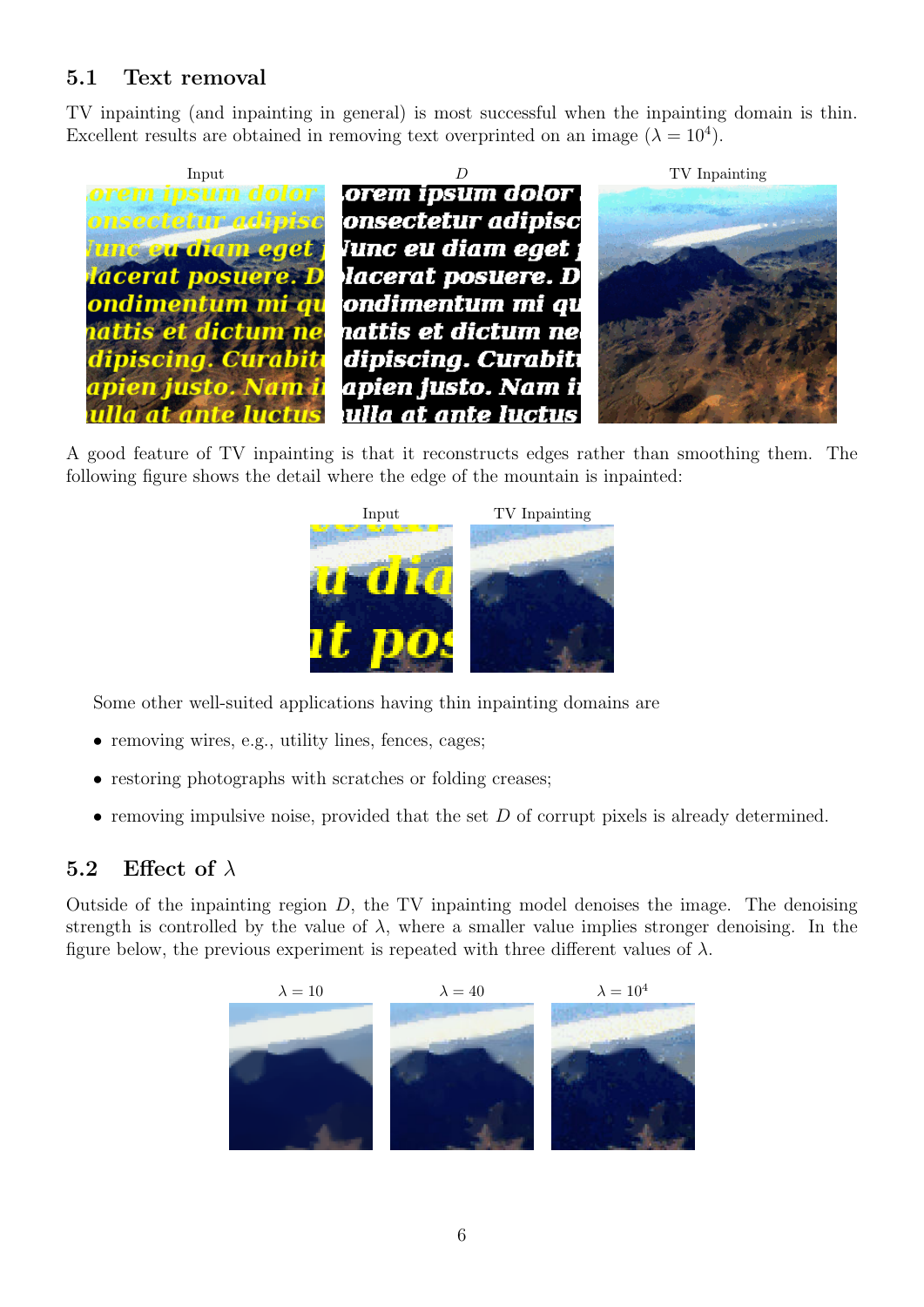## 5.3 Comparison with  $H^1$  Inpainting

The following example compares  $H^1$  and TV inpainting where the inpainting domain D consists of  $4 \times 4$ -pixel and  $32 \times 32$ -pixel squares  $(\lambda = 10^4)$ . The inpainting domain covers about 26% of the image.



 $H<sup>1</sup>$  Inpainting (RMSE 11.7, MSSIM 0.933)





TV Inpainting (RMSE 12.5, MSSIM  $0.935$ )



Notice that for both methods, the inpainting is usually better in the  $4 \times 4$  squares than in the larger  $32 \times 32$  squares. The  $H<sup>1</sup>$  inpainting is unable to recover sharp edges: in squares containing an edge, it produces a smooth gradient. TV inpainting can create sharp edges, so it inpaints object boundaries more convincingly.

According to the root mean squared errors (RMSE),  $H<sup>1</sup>$  inpainting is a little better. However, it is well known that RMSE may disagree with perception. We also compare using the mean structure similarity (MSSIM) index of Wang et al. [\[18\]](#page-9-10), which is more sensitive to the quality of edges and yields a maximum value of 1 for perfect agreement. The MSSIM suggests that the TV inpainting result is slightly better than  $H<sup>1</sup>$ .

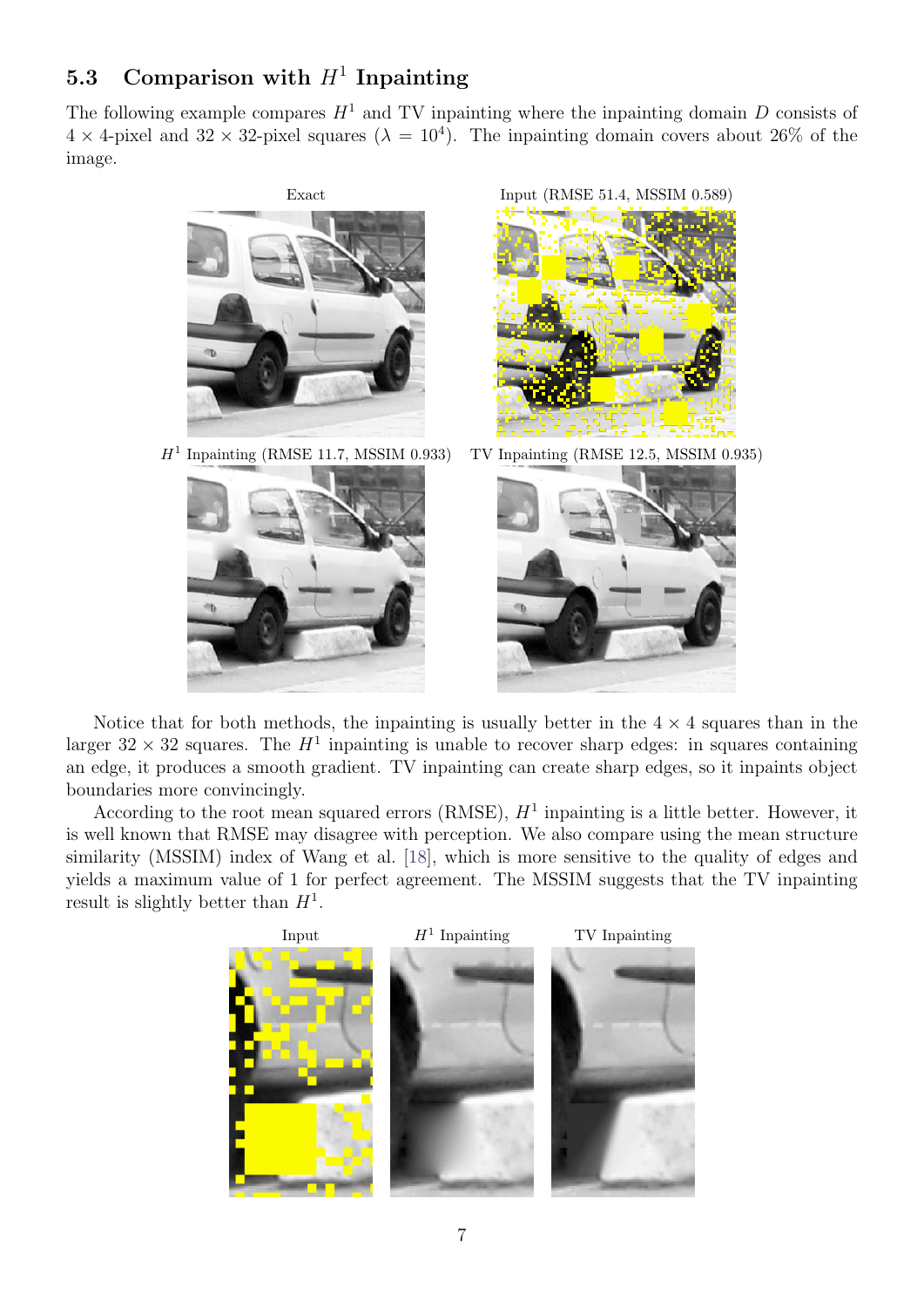TV inpainting prefers straight contours as they have minimal TV, but this is less successful for recovering curved boundaries. The closeups below show the car's tail light. TV inpainting connects the tail light boundary with a straight edge, producing sharp corners at the inpainting boundary. The result is also poor in  $32 \times 32$  square containing the corner of the window frame.



TV inpainting can reconstruct a stripe passing through the inpainting domain, but only if the length to be bridged is less than the stripe thickness. TV inpainting breaks the stripe if the length is greater. TV inpainting always prefers to interpolate the level lines using the shortest possible connection. Chan and Kang [\[20\]](#page-9-11) investigate this effect theoretically in their error analysis of TV inpainting. Here, this effect is most prominent where a rub strip is broken by a  $32 \times 32$  square and can also be seen on the bottom edge of the door.



#### 5.4 Object Removal

In this example, TV inpainting is used to attempt to remove a lamppost from an image  $(\lambda = 250)$ .



The result is reasonable over the pole where  $D$  is thin, but is poor over the signal where it is thicker.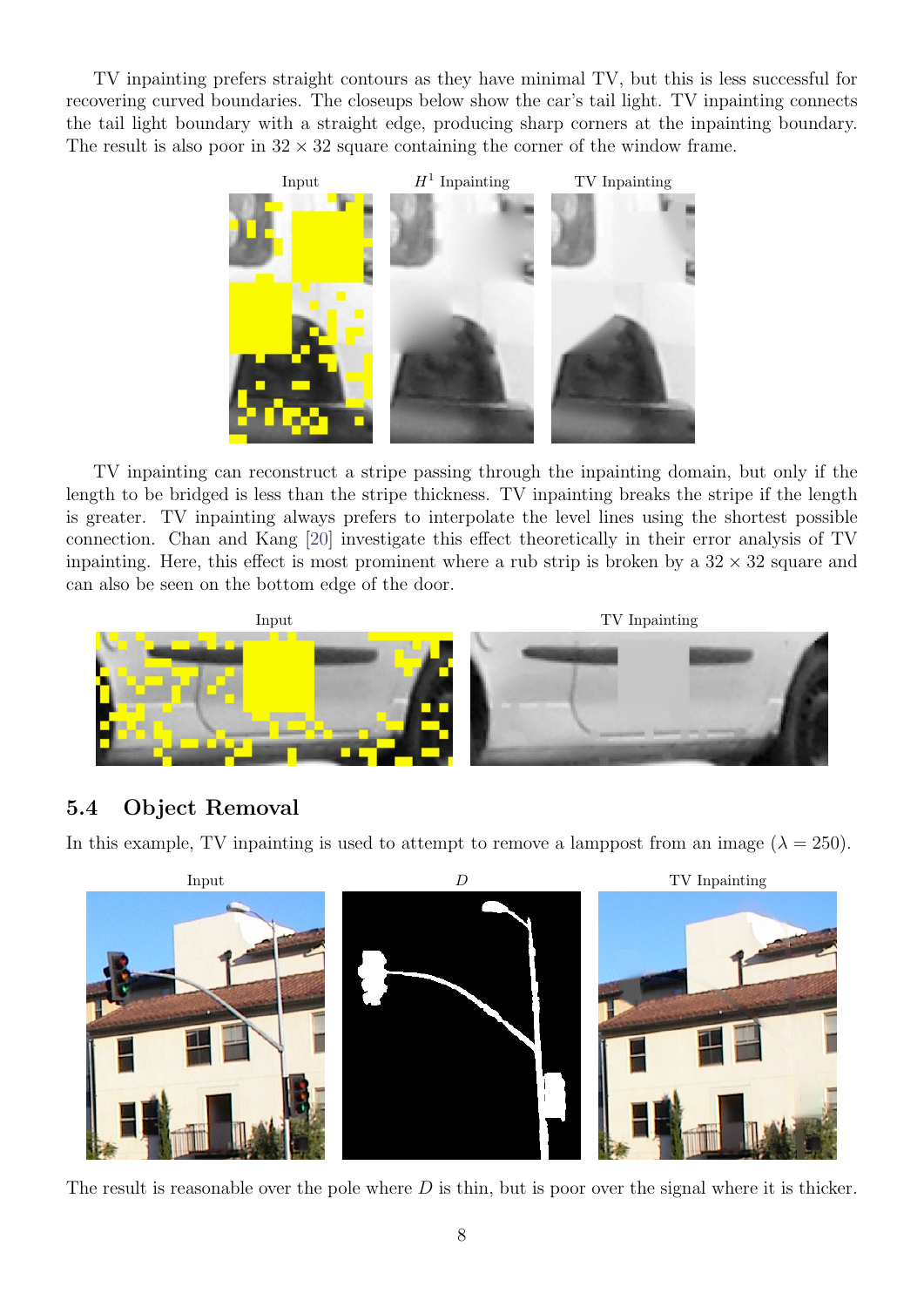# Acknowledgments

This material is based upon work supported by the National Science Foundation under Award No. DMS-1004694. Work partially supported by the Office of Naval Research under grant N00014- 97-1-0839 and by the European Research Council, advanced grant "Twelve labours."

## Image Credits

by Pascal Getreuer, CC-BY

# References

- <span id="page-8-10"></span>[1] L.M. Bregman, "The relaxation method of finding the common points of convex sets and its application to the solution of problems in convex optimization," USSR Computational Mathematics and Mathematical Physics, vol. 7, no. 3, pp. 200–217, 1967. [http://dx.doi.org/10.](http://dx.doi.org/10.1016/0041-5553(67)90040-7) [1016/0041-5553\(67\)90040-7](http://dx.doi.org/10.1016/0041-5553(67)90040-7)
- <span id="page-8-5"></span>[2] M. Nitzberg, D. Mumford, "The 2.1-D sketch," Proceedings of the Third International Conference on Computer Vision, pp. 138–144, 1990. <http://dx.doi.org/10.1109/ICCV.1990.139511>
- <span id="page-8-0"></span>[3] L.I. Rudin, S. Osher, E. Fatemi, "Nonlinear total variation based noise removal algorithms," Physica D, vol. 60, pp. 259–268, 1992. [http://dx.doi.org/10.1016/0167-2789\(92\)90242-F](http://dx.doi.org/10.1016/0167-2789(92)90242-F)
- <span id="page-8-4"></span>[4] M. Nitzberg, D. Mumford, T. Shiota, "Filtering, Segmentation, and Depth," Lecture Notes in Computer Science, vol. 662, Springer-Verlag, Berlin, 1993.
- <span id="page-8-1"></span>[5] H. Igehy, L. Pereira, "Image replacement through texture synthesis," Proceedings of the International Conference on Image Processing, vol. 3, pp. 186–189, 1997. [http://dx.doi.org/10.](http://dx.doi.org/10.1109/ICIP.1997.632049) [1109/ICIP.1997.632049](http://dx.doi.org/10.1109/ICIP.1997.632049)
- <span id="page-8-6"></span>[6] S. Masnou, J.M. Morel, "Level lines based disocclusion," Proceedings of the International Conference on Image Processing, pp. 259–263, 1998. [http://dx.doi.org/10.1109/ICIP.1998.](http://dx.doi.org/10.1109/ICIP.1998.999016) [999016](http://dx.doi.org/10.1109/ICIP.1998.999016)
- <span id="page-8-9"></span>[7] L. Evans, Partial Differential Equations, Graduate studies in mathematics, vol. 19, American Mathematical Society, 1998. ISBN: 0821807722.
- <span id="page-8-8"></span>[8] A. Efros, T. Leung, "Texture synthesis by non-parametric sampling," International Conference on Computer Vision, pp. 1033–1038, 1999. <http://dx.doi.org/10.1109/ICCV.1999.790383>
- <span id="page-8-7"></span>[9] M. Bertalmío, G. Sapiro, V. Caselles, C. Ballester, "Image inpainting," Proceedings of the 27th annual conference on Computer graphics and interactive techniques, pp. 417–424, 2000. <http://dx.doi.org/10.1145/344779.344972>
- <span id="page-8-2"></span>[10] J.H. Elder, R.M. Goldberg, "Image editing in the contour domain," IEEE Transactions on Pattern Analysis and Machine Intelligence, vol. 23, no. 3, pp. 291–296, 2001. [http://dx.doi.](http://dx.doi.org/10.1109/34.910881) [org/10.1109/34.910881](http://dx.doi.org/10.1109/34.910881)
- <span id="page-8-3"></span>[11] M. Bertalmío, A.L. Bertozzi, G. Sapiro, "Navier-stokes, fluid dynamics, and image and video inpainting," Proceedings of Computer Vision and Pattern Recognition, vol. 1, pp. 355–362, 2001. <http://dx.doi.org/10.1109/CVPR.2001.990497>